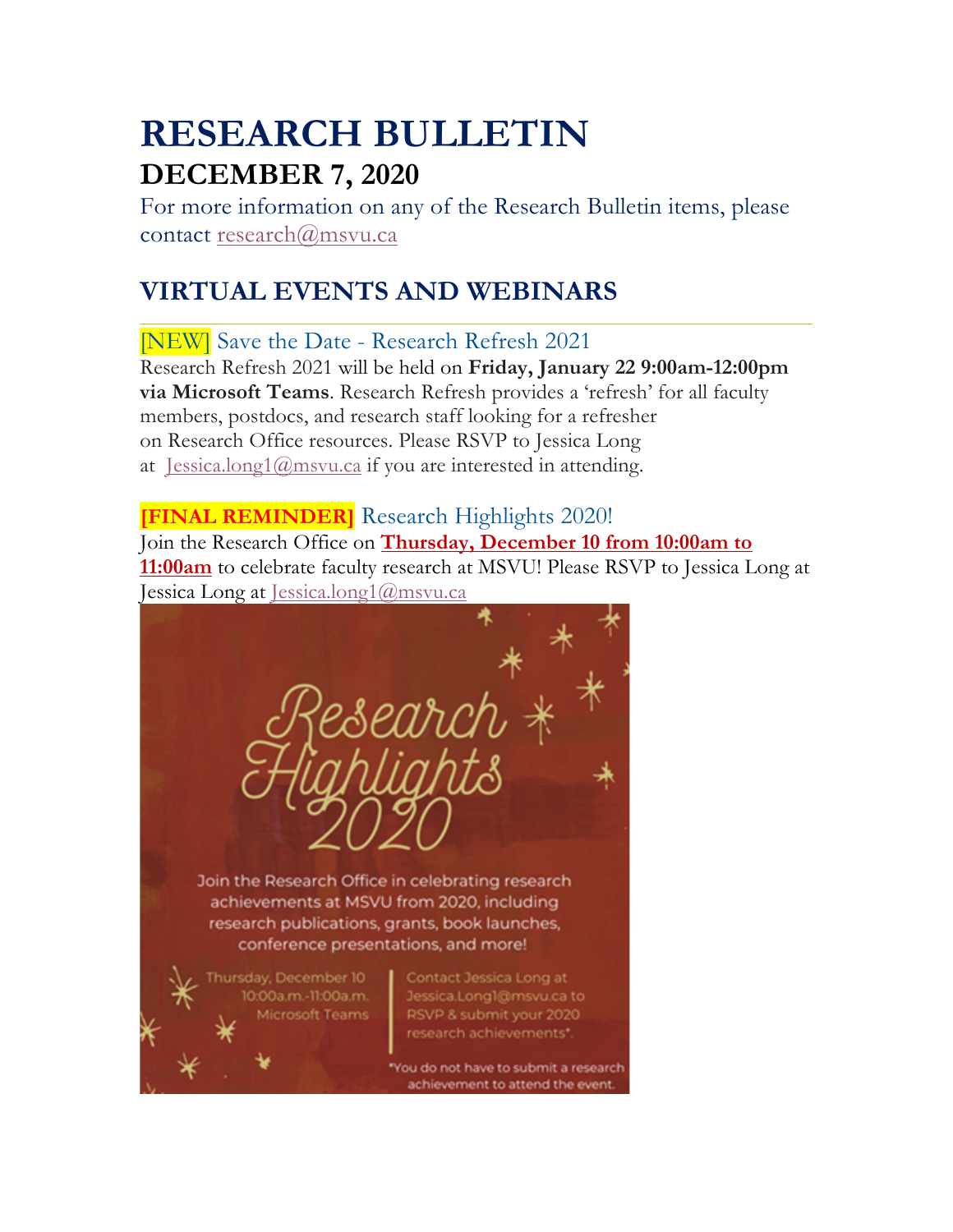# [REMINDER] Research Ethics Open Office – November and December 2020

| Research Ethics Open Office – November and December 2020                                                                                                                                                                                                       |                                                          |                              |                                                                                                                                                                                                                                                                                                    |  |
|----------------------------------------------------------------------------------------------------------------------------------------------------------------------------------------------------------------------------------------------------------------|----------------------------------------------------------|------------------------------|----------------------------------------------------------------------------------------------------------------------------------------------------------------------------------------------------------------------------------------------------------------------------------------------------|--|
| <b>Research</b><br>TCPSIntegrity<br>Responsible REB<br>Nuremberg<br>Guidelines Conduct Ethical<br>Consent<br>Helsinhi<br><b>IICS</b><br>Clearance<br>Human<br>Forms<br>Policies Participants<br><b>RCR</b> <sup>Procedures</sup><br>Privacy<br>Confidentiality | Wednesdays -open<br>office times are 10:00<br>to 11:00am |                              | •The Research Ethics Office is<br>pleased to offer open office hours<br>on-line via Skype for Business.<br>•Feel free to join in to discuss<br>research ethics, ask questions                                                                                                                      |  |
|                                                                                                                                                                                                                                                                |                                                          | December<br>2nd              | about research ethics and your<br>own research study, the ethics<br>process or application, research<br>data management, on-line<br>platforms, and more.<br>$\cdot$ To join a session, click $\rightarrow$<br><b>Join Skype Meeting</b><br>•To schedule a one-on-one ethics<br>consultation, email |  |
|                                                                                                                                                                                                                                                                | November<br>18 <sup>th</sup>                             | December<br>Qth              |                                                                                                                                                                                                                                                                                                    |  |
|                                                                                                                                                                                                                                                                | November<br>25 <sup>th</sup>                             | December<br>16 <sup>th</sup> |                                                                                                                                                                                                                                                                                                    |  |
| Anonymity<br>To join a session, click                                                                                                                                                                                                                          |                                                          | oin Skype Meeting            | ethics@msvu.ca                                                                                                                                                                                                                                                                                     |  |

# [NEW] Congress 2021 goes virtual May 27 to June 4

Whether it's from your kitchen table, cottage or from the other side of the world, pull up your virtual seat and be a part of Canada's largest online gathering of academics! On October 30, in partnership with the University of Alberta, the Federation for the Humanities and Social Sciences **announced** that Congress 2021 would be held entirely online. What does this mean? You'll get to enjoy the full suite of conferencing activities, from academic sessions to creative performances, book launches, networking and social events that you know and look forward to every year, all from the

### [NEW] ACENET Training: Data Organization & Analysis for Humanities and Social Sciences

comfort and safety of your home. Registration will open in January 2021.

#### *12, 14, 19, 21 January, 2:00-5:00pm Atlantic*

This is an introductory workshop for researchers and students to teach core data skills for efficient, shareable and reproducible research practices covering the early stages of the lifecycle of data-driven research. Through a two-day hands-on approach, the focus is on the introductory computational skills needed for data organization and analysis. This workshop is domain-specific, focusing on examples and challenges from humanities and social sciences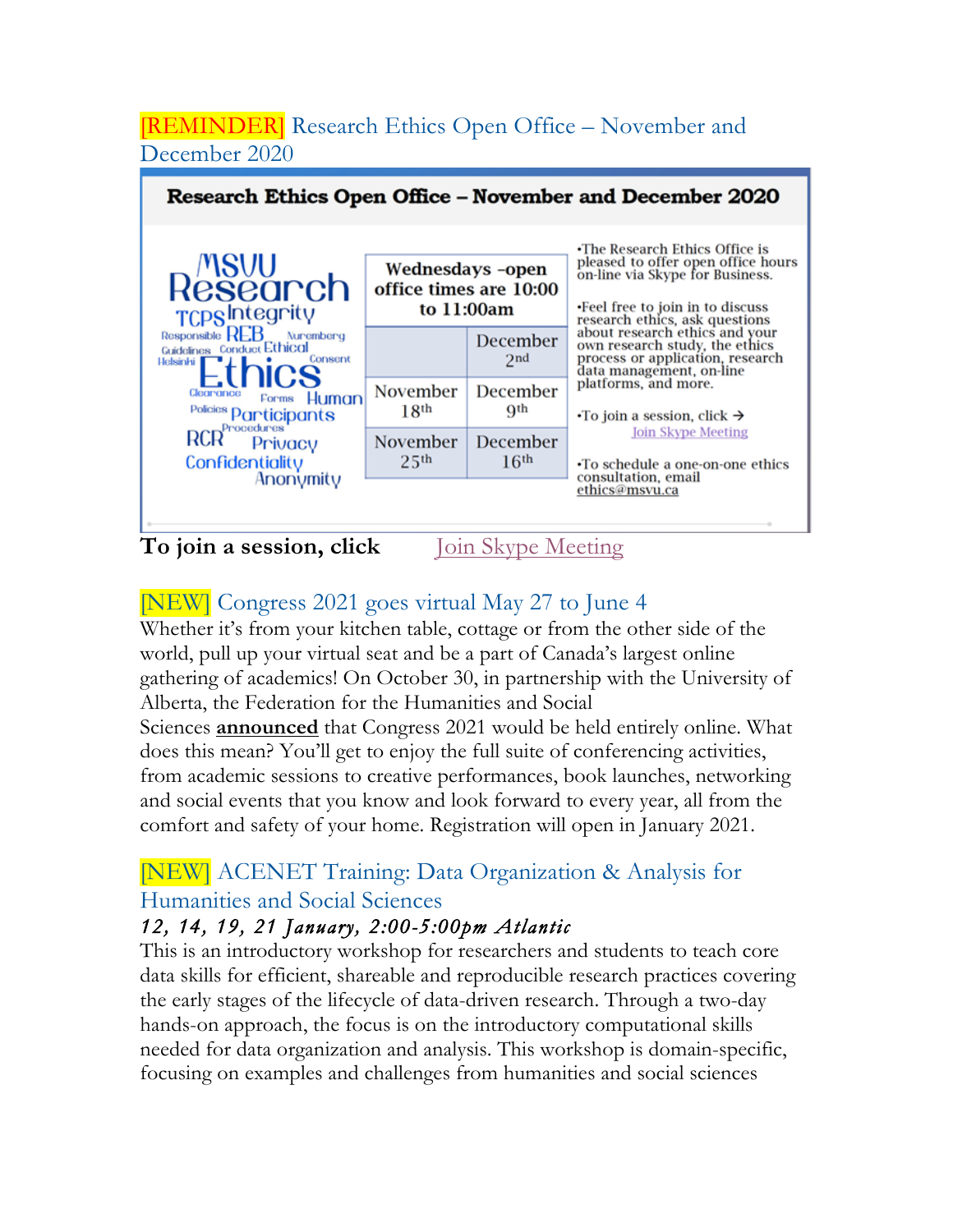research fields. The workshop will use software-carpentry.org materials. *Space is limited so register early.* DETAILS & REGISTER

# **FUNDING OPPORTUNITIES**

### [NEW] Mitacs Indigenous Call

Mitacs is offering an Indigenous call with discounted internships from **December 1st, 2020 until January 29th, 2021**. Mitacs will be offering 3:1 matching for both the Accelerate and BSI internships for projects that have an Indigenous partner organization and/or an Indigenous intern. Under the BSI program, a partner organization would only have to pay \$2,500 for an intern, or only \$3,750 under Accelerate for an intern and some flexible funds. Government matching is not eligible, but not-for-profits and companies with an indigenous owner are eligible under this call. Please contact veronica.bacher@msvu.ca for more details.

# [REMINDER] Internal Grant Deadlines

| <b>New Scholars Grant</b><br>Assistance to Prepare a Large-Scale Collaborative Grant                              | <b>OPEN</b>                                                                     |
|-------------------------------------------------------------------------------------------------------------------|---------------------------------------------------------------------------------|
| CN Student Internship (Part-time, Fall/Winter placement)                                                          | September 1                                                                     |
| <b>SSHRC Exchange and Explore</b>                                                                                 | September 30<br>April 1                                                         |
| <b>Standard Grant</b><br><b>Book Launches</b><br>Aid to Scholarly Publications and Communications<br>Salary-based | October 15<br>January 31                                                        |
| <b>Research Excellence Award</b><br>Early Career Research Award                                                   | December 1                                                                      |
| <b>NSERC USRAS</b>                                                                                                | September 1 (Fall Term)<br>December 1 (Winter Term)<br>January 15 (Summer Term) |
| CN Student Internship (Summer Internship)                                                                         | Mach 1                                                                          |
| <b>Release Time Awards</b>                                                                                        | April 5                                                                         |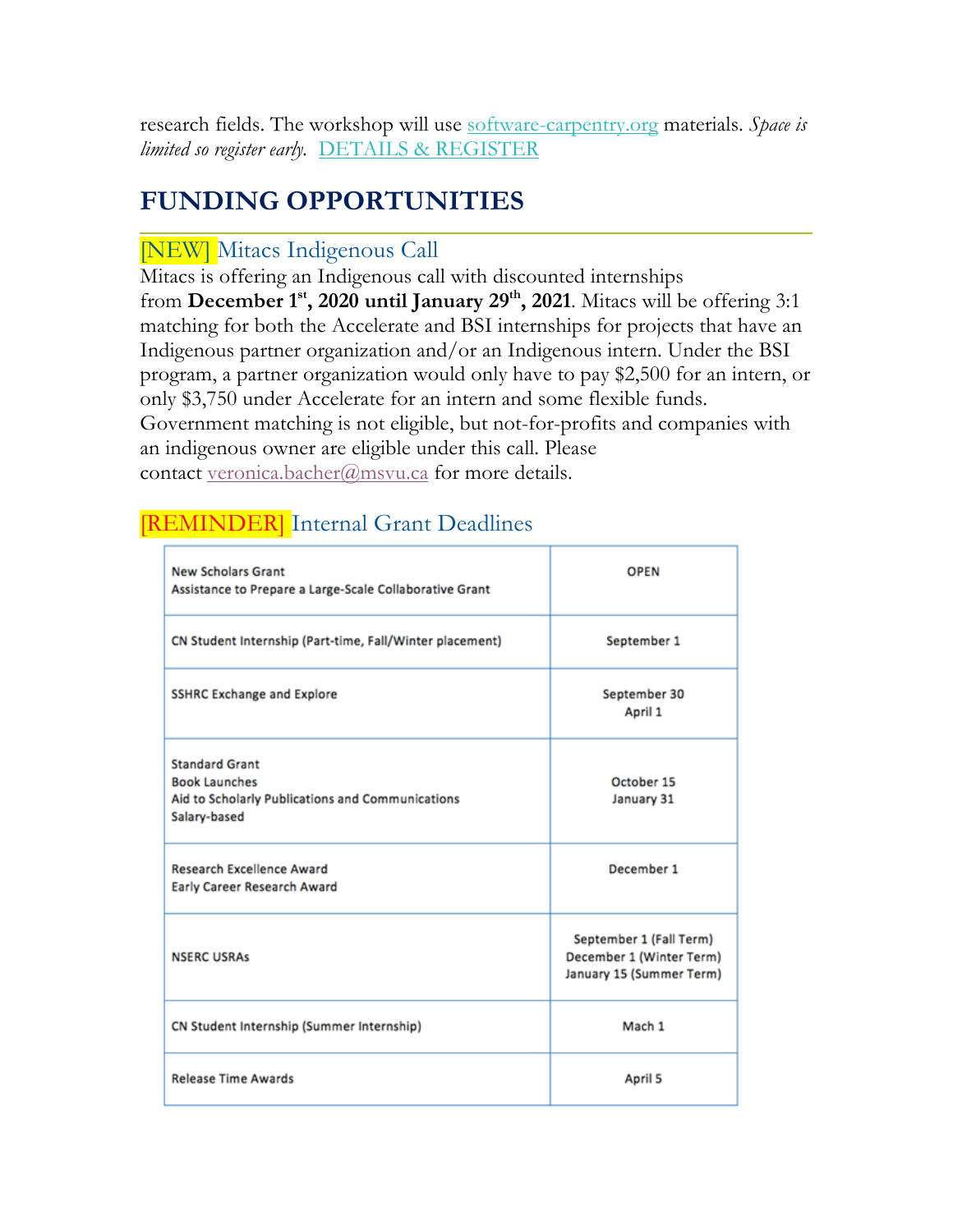Pre-announcement: Indigenous Peoples and COVID-10 Knowledge Synthesis, Evaluation and Assessment Grants Rapid Research Funding Opportunity

The Canadian Institutes of Health Research (CIHR) is pleased to pre-announce the launch of the Indigenous Peoples and COVID-19 Knowledge Synthesis, Evaluation and Assessment Grants Rapid Research Funding Opportunity. With an anticipated launch in the Fall 2020, visit here for more information.

#### The Canadian Aboriginal Aids Network Research Proposal Development Program (RPDP)

The Canadian Aboriginal Aids Network Research Proposal Development Program (RPDP) provides assistance to communities, organizations, and students interested in carrying out a research project, but who do not have the resources (human and/or financial) to prepare a proposal. The proposal that is crafted using AHA Centre funds should be submitted by the community/group or student to another research funding organization for consideration. There is no deadline, and research teams can apply for \$5,000 each. For more information, visit their website.

# **ANNOUNCEMENTS**

### [NEW] Dr. Ashwani Kumar receives funding grant to organize online scholarly event

Dr. Ashwani Kumar and his team member Dr. Nayha Acharya (Dalhousie University) have received Program Development Grant from Shastri Indo-Canadian Institute to organize an online scholarly event: "An Interdisciplinary and Intercultural Exploration of the Work of J. Krishnamurti and its Relevance for Contemporary World Crises: A Dialogue Between Indian and Canadian Voices." This grant (CAD 5265) will help in organizing a dialogue series comprising online talks, workshops and discussions for Canadian and Indian scholars, teachers, and youth about the significance of the educational and philosophical ideas of Indian educator and philosopher, J. Krishnamurti. These virtual sessions will be insightful for Canadian and Indian members of the Shastri Institute and a broader audience as we collectively navigate through the crises that the world is currently facing, including, but not limited to, the COVID-19 pandemic. A detailed program will be shared soon with the Mount and the broader community.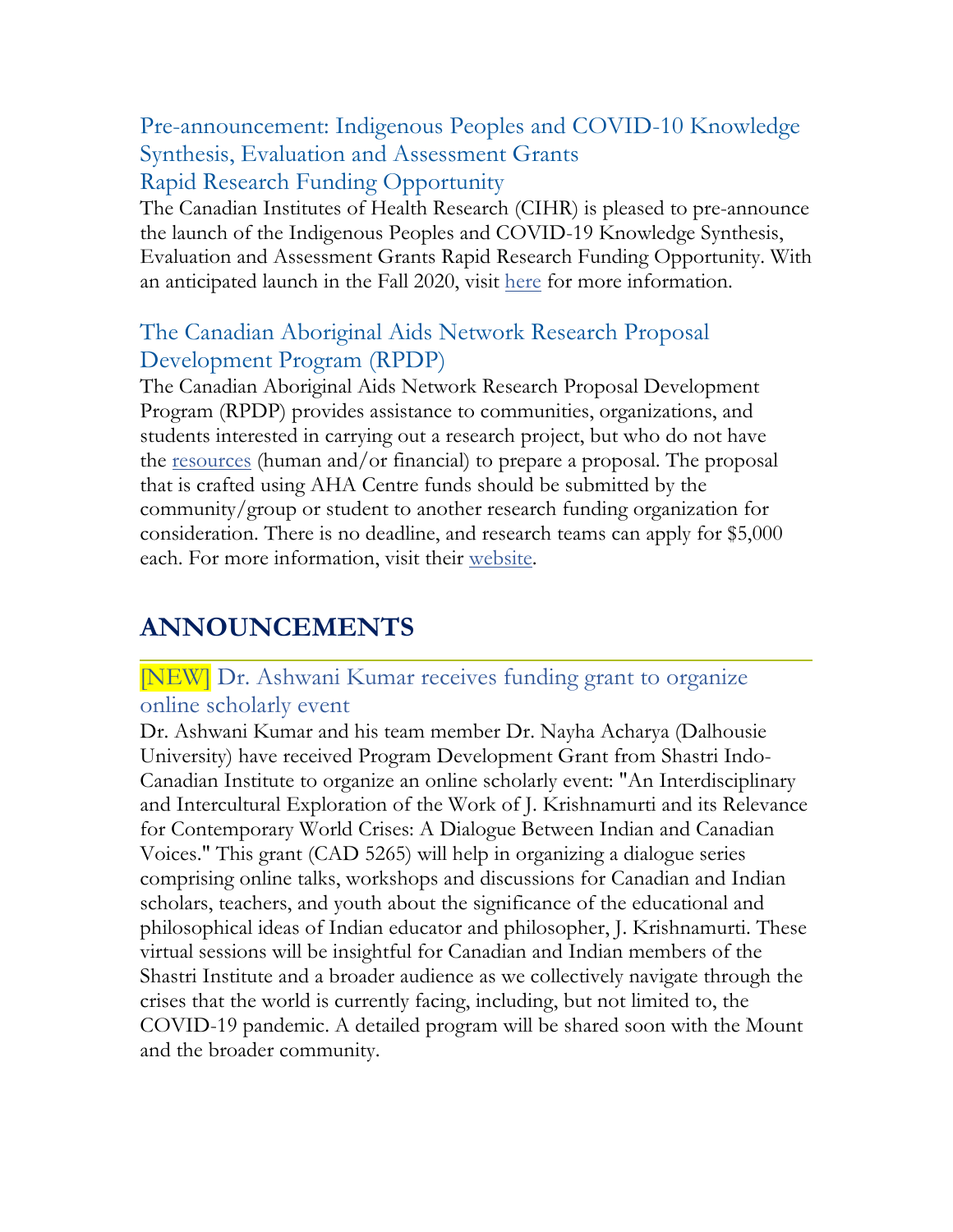# [NEW] Update on CIHR's Policy on Identical and Essentially Identical Applications

As you may know, CIHR—like many other research-funding agencies—has long had a policy that prohibits the submission of identical or essentially identical applications to competitions with overlapping timelines.

CIHR's Policy on Identical and Essentially Identical Applications can be found in section 5.2 of the *CIHR Application Administration Guide* (AAG).

The requirements of the policy are based on the principles that CIHR must manage public funds effectively, such that funding is not duplicated for the same research objectives, and that fairness is shown towards those applicants who compete for funding in observance of CIHR's policies.

This fall, CIHR aims to strengthen the research community's awareness and understanding of the policy, and to that end, we would appreciate your help in promoting among your networks some recent developments.

#### **What's new?**

- New guidelines have been published to support the community's understanding of the policy requirements. The CIHR Guidelines on Identical or Essentially Identical Applications are located in the Supporting Guidelines section of the *Application Administration Guide* (AAG).
- A direct link to the policy was added to the Fall 2020 Project Grant competition (and will be added to the FOs for subsequent Project Grant competitions).
- CIHR will be actively screening the applications submitted to the Fall 2020 Project Grant competition for potential applications of concern and staff will be reaching out to the Nominated Principal Applicants (NPAs) for an explanation or clarification to help resolve any discrepancies.
- The NPA's institution will be copied on confirmed cases of noncompliance. As per the policy, consequences will be determined on a case-by case basis and may require the withdrawal of the application submitted second.
- As part of on-going compliance-monitoring activities, confirmed cases of non-compliance will be tracked by CIHR, for future reference. Should any additional cases associated with an NPA be confirmed, the details would be reported to the Secretariat on the Responsible Conduct of Research, as a breach of the Tri-agency Framework: Responsible Conduct of Research, under article 3.1 Breaches of Agency Policies.

[NEW] CIHR Access Newsletter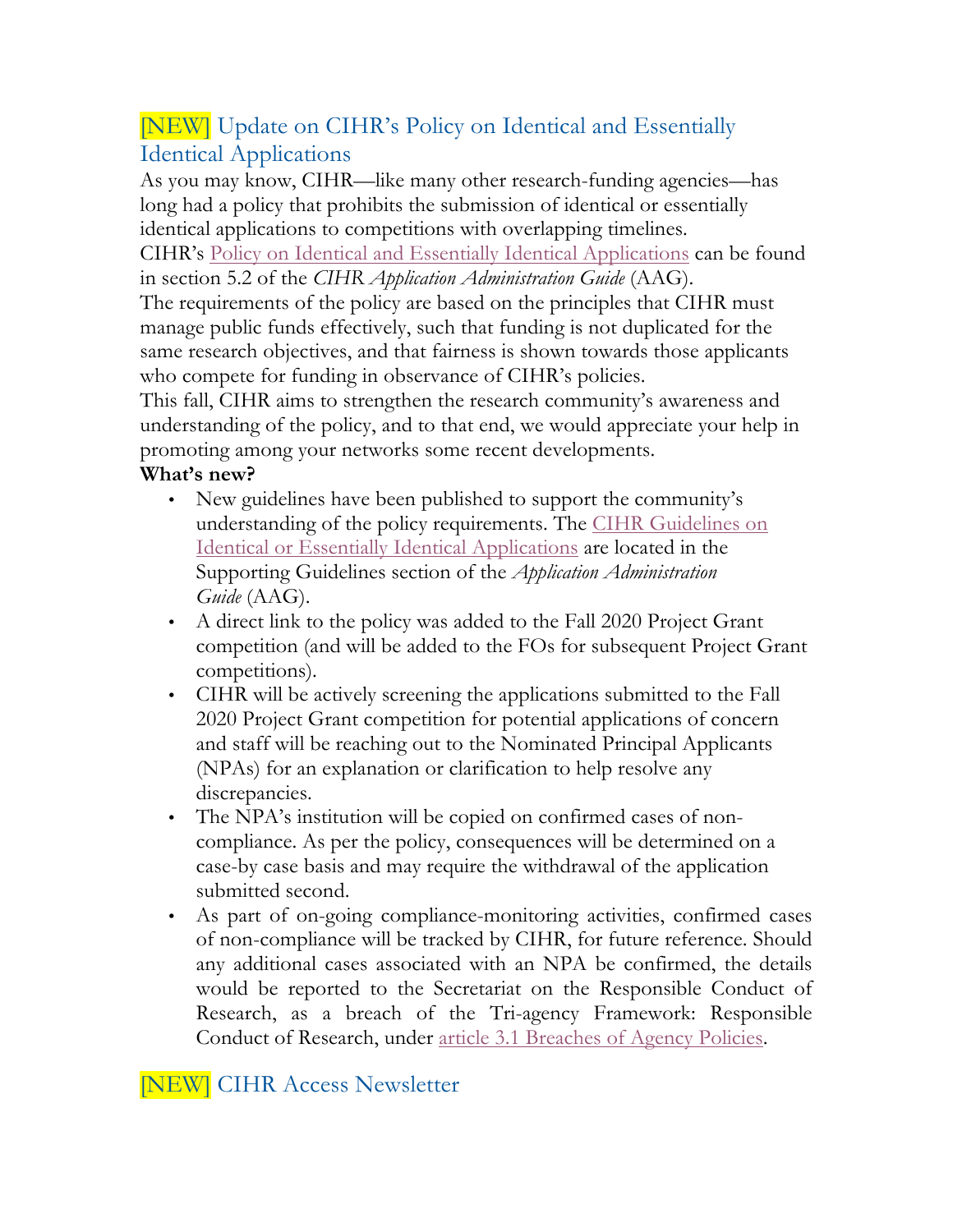Read the newsletter here.

### Introducing MSVU Research Resources

The Research Office has launched a new SharePoint site to share research resources with faculty, students, and staff. Check it out here: https://msvuhfx.sharepoint.com/sites/myMount/MSVUResearchResources/Pages/default.aspx

## Open Access Article Processing Charge (APC) Discounts

MSVU researchers are eligible for Open Access Article Processing Charge (APC) discounts via the Mount Library's database subscription packages; for a full list of publishers offering discounts, please see the Open Access guide.

## Mount Library Scholarly Publishing Supports for Research

For an overview of scholarly publishing support offered by the Mount Library, including journal articles, books, and Open Educational Resources, please see the video Mount Library Scholarly Publishing Supports for Research.

# New RDM Guidance from the Portage COVID-19 Working Group

The Portage Network is very pleased to announce the publication of five new guidance documents from the Portage COVID-19 Working Group. These guidance documents were developed to help support research data management in accordance with the RDA COVID-19 Guidelines and Recommendations.

• Guide to COVID-19 Rapid Response Data Sharing and Deposit for Canadian Researchers

This guidance is for researchers who need to prepare data for deposit in accordance with the Joint statement on sharing research data and findings relevant to the novel coronavirus (nCoV) outbreak.

• Can I Share My Data?

This decision tree is designed to help alert researchers to situations where human participant data would need to be anonymized or deidentified before being deposited into a repository. It relies heavily on the Canadian Tri-Council Policy Statement: Ethical Conduct for Research Involving Humans – TCPS 2 (2018) which addresses consent and secondary use of information for research purposes.

- De-identification Guidance This guidance is intended to help researchers minimize disclosure risk when sharing data collected from human participants.
- Documentation and Supporting Material Required for Deposit A brief guide outlining key materials for depositing data in a repository.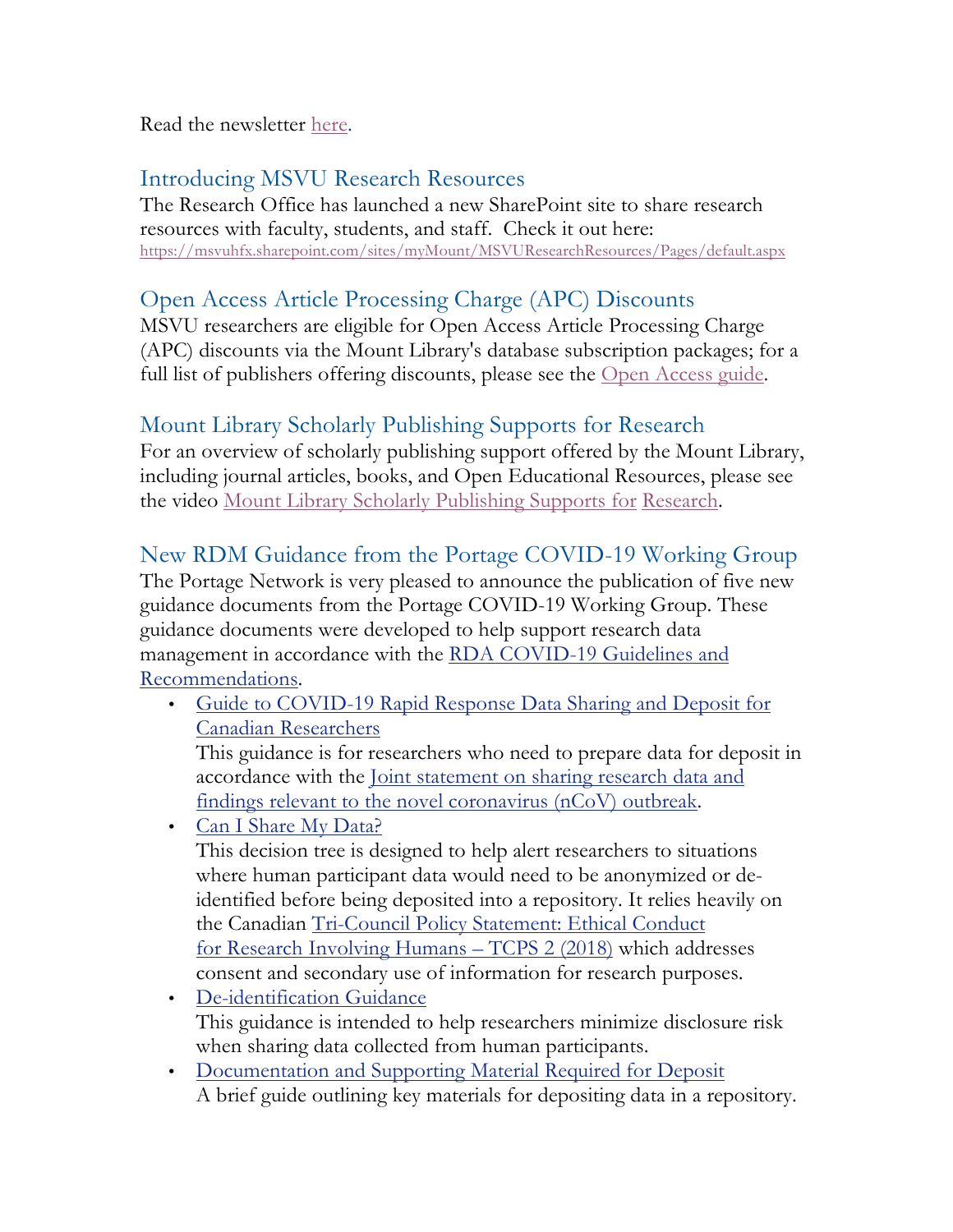• Recommended Repositories for COVID-19 Research Data This document is designed to help researchers select a repository that will provide immediate and long-term access to their COVID-19 data.

#### Doctalks

Are you interested in sharing your research with a broad audience through documentary media? Doctalks is a not-for-profit that helps create, facilitate and mobilize knowledge through documentary media such as film. They have developed a best practices guide for researchers and other partners that are interested in exploring how to work with film producers and broadcasters. To learn more please download the guide for free in English or French from DocTalks website: https://www.doctalks.ca/. If you have any questions about Doctalks or the guide, please contact info@doctalks.ca

#### Digital Technology Supercluster

The **Digital Technology Supercluster** is a cross-section of industry collaborations and diverse organizations from sectors such health care, natural resources and transportation. The Digital Technology Supercluster is based out of Vancouver, British Columbia and it has over 650 Members and Associates across Canada. There are five programs offered including: Data Commons, Digital Twins, Precision Health, COVID-19 and **Capacity Building.** There are two specific projects under the Capacity Building Program that may be of interest, first is the *Athena Pathways* project which is put in place to help Canadian Women see the potential of the tech sector and how careers in artificial intelligence align with their skills sets. The second project is on *Diversifying Talent in Quantum Computing*, it involves working with Indigenous education leaders to ensure that young people are aware of the career opportunities presented by this technology.

At this time, Mount Saint Vincent University is exploring whether or not signing up as an Associate would be of interest to researchers within the university. There are many benefits to being an Associate: there is no annual cost, it is an excellent networking opportunity, you can gain access to workshops and events that are hosted by the Digital Technology Supercluster and you may be invited by a Member to participate in projects such as the Athena Pathways or Diversifying Talent in Quantum Computing, amongst others.

If you're interested in learning more about the Digital Technology Supercluster, please send Danielle Goodfellow an email at danielle.goodfellow@smu.ca. You can also visit the Digital Technology Supercluster website for more information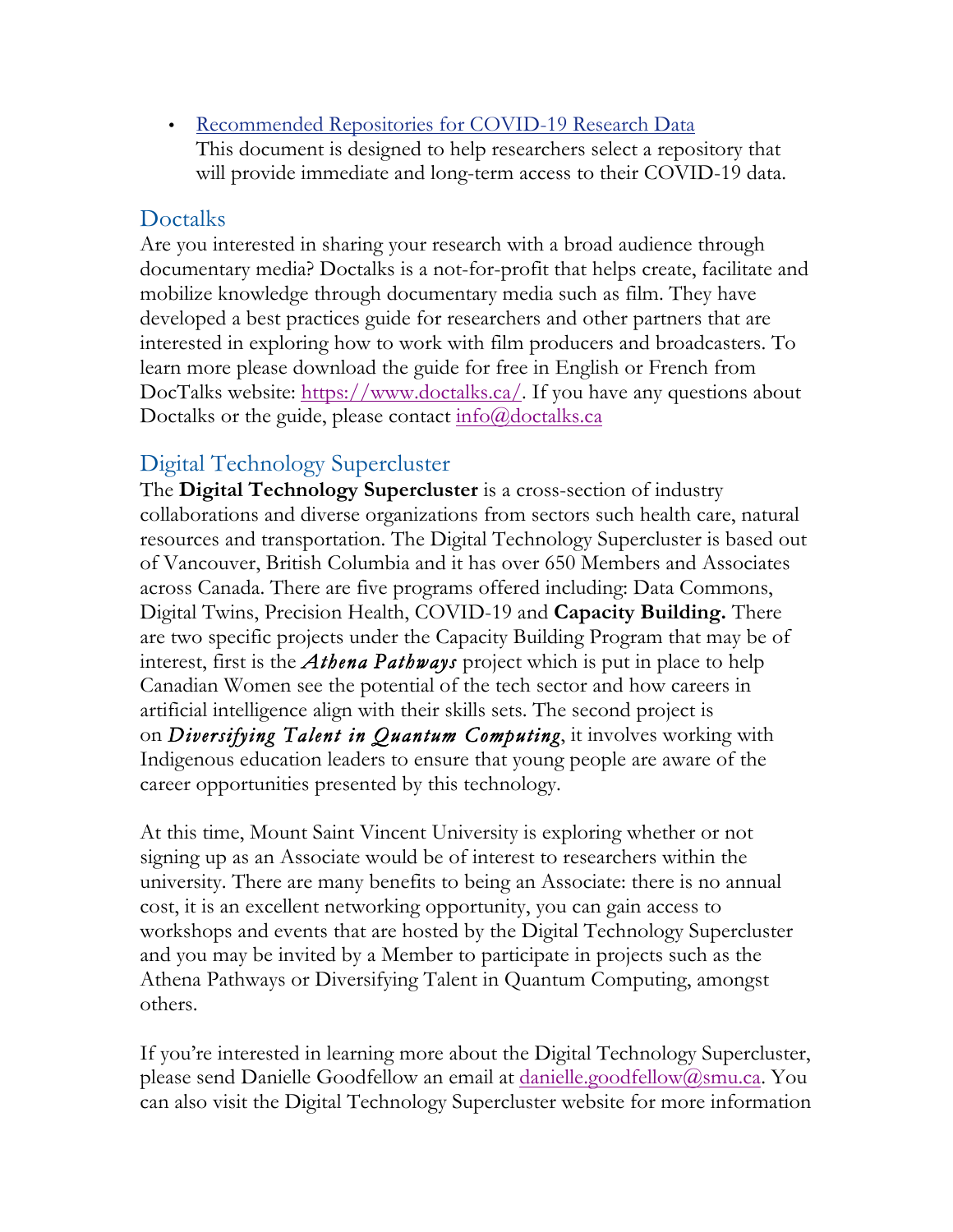(see https://www.digitalsupercluster.ca) or watch this short video: https://www.youtube.com/watch?v=BU0HuZLGSuU

# **MSVU FACULTY RESEARCH ACHIEVEMENTS**

#### [NEW] MSVU Professor Dr. Ardra Cole receives Progress Women of Excellence Trailblazer Award

Dr. Ardra Cole, professor in the Faculty of Education at Mount Saint Vincent University, and the founder of ElderDog Canada, has been named the recipient of the 2020 Women of Excellence Trailblazer Award presented by the Canadian Progress Club Halifax Citadel. Learn more.

Congratulations, Dr. Cole!

[NEW] Dr. Zachary Zimmer working with team of international scholars to study chronic pain in populations of older persons around the world

Dr. Zachary Zimmer, Tier 1 Canada Research Chair and Director, Global Aging and Community Initiative at Mount Saint Vincent University, is part of an international team of scholars recently awarded a National Institutes of Health (NIH) grant to study, "The Demography of Chronic Pain: A population approach to pain trends, pain disparities, and pain-related disability and death." Dr. Zimmer is a Co-Investigator, along with Dr. Hanna Grol-Prokopczyk, Associate Professor, University at Buffalo and Anna Zajacova, Associate Professor, Department of Sociology, Western University. As part of this grant a subaward of \$246,323 (CAD) is awarded to MSVU for Dr. Zimmer's continued research on chronic pain in populations of older persons around the world. [NEW] Dr. Janice Keefe featured in Canadian Federation for Innovation's *Innovation Now* Newsletter Read the article.

[UPDATED] MSVU Research Minutes!

Catch up on the latest videos: https://www.msvu.ca/research-at-themount/research-news/research-communications-at-msvu/. MSVU Research Minutes are posted every Wednesday on the Research Office's Facebook, Twitter, and Instagram pages. **If you would like to discuss your research on an MSVU Research Minutes video, please contact Jessica Long at Jessica.long1@msvu.ca.**